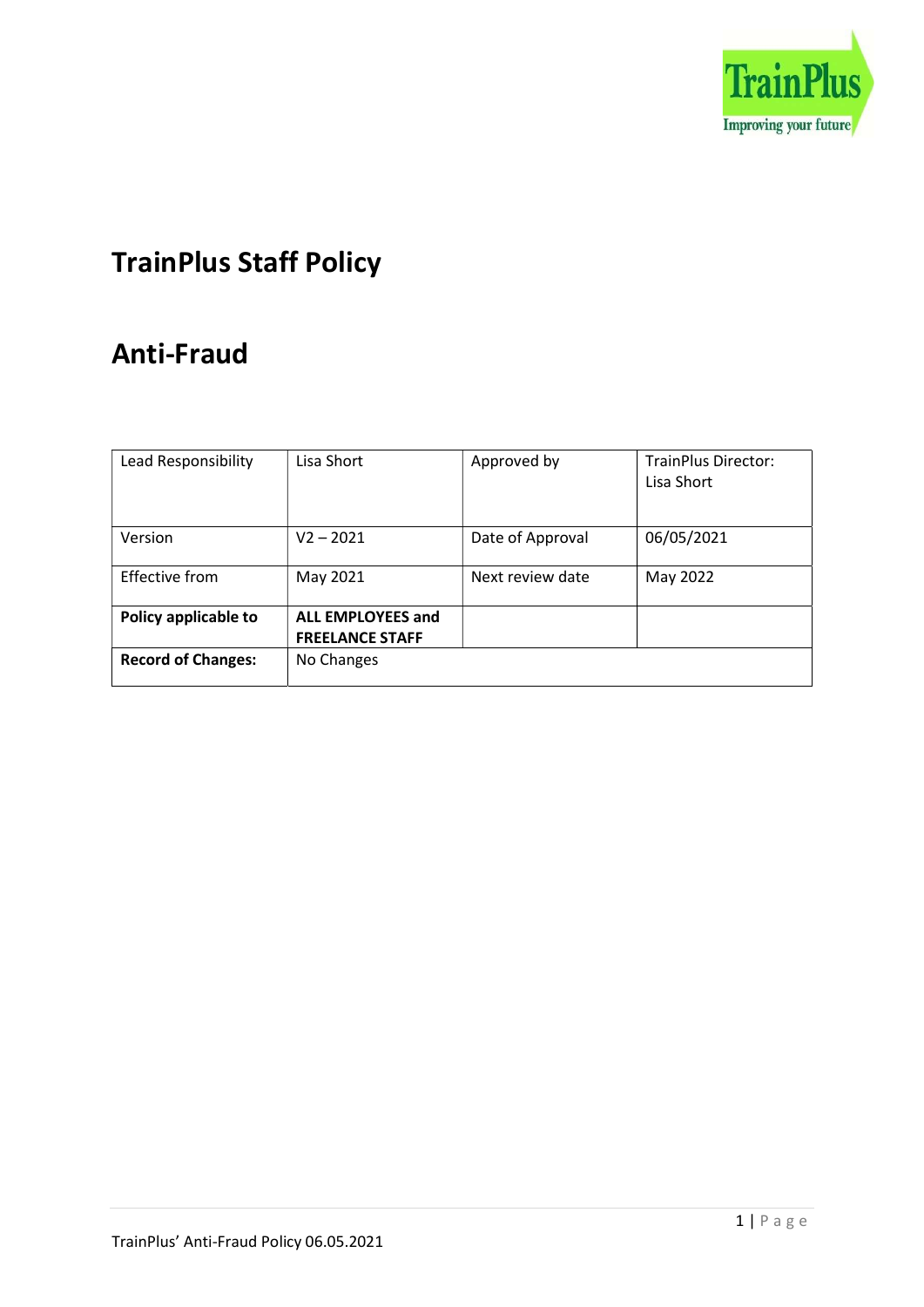## TrainPlus' Anti-Fraud Policy

## 1. Purpose

TrainPlus is committed to the prevention, deterrence, detection, and investigation of all forms of fraud and corruption. In this policy the term 'fraud' includes 'corruption'. TrainPlus seeks to reduce the opportunity for fraud and will take prompt action to investigate fully and address any suspected cases.

## 2. Scope

TrainPlus requires all staff, including secondees, contractors and agency staff, to act honestly and with integrity and to safeguard the public resources for which they are responsible. It is the responsibility of all staff to read and be familiar with the contents of this policy and any related procedures, and to identify and notify TrainPlus of any suspected cases of fraud or fraud risk.

## 3. Policy Statement

TrainPlus will not accept any level of fraud or corruption and will treat any such matter with the utmost seriousness. Each case will be thoroughly investigated and dealt with appropriately. Investigations may invoke the Discipline Policy and could result in dismissal and legal action. TrainPlus may in its discretion report serious and/or illegal acts of fraud to the police.

## 4. Definitions of Fraud and Corruption

For the purpose of this policy the following definitions apply:

"Fraud": is committed by any person internal or external to the organisation who by any deception dishonestly:

- obtains property belonging to another, with the intention of depriving the other of it.
- obtains for him or herself or another any pecuniary advantage.
- secures the remission of the whole or part of any existing liability to make a payment.
- obtains, or seeks to obtain, for him or herself or another, any pecuniary advantage with or without intent to cause loss to another by:
	- o destroying, defacing, concealing, or falsifying any account or any record or document made or required for any accounting purpose.
	- o furnishing any account, or any such record or document, which to his or her knowledge is or may be misleading, false, or deceptive.

"Internal fraud": fraudulent acts undertaken by TrainPlus employees; examples include falsification of expense claims, and falsification of invoices for payment.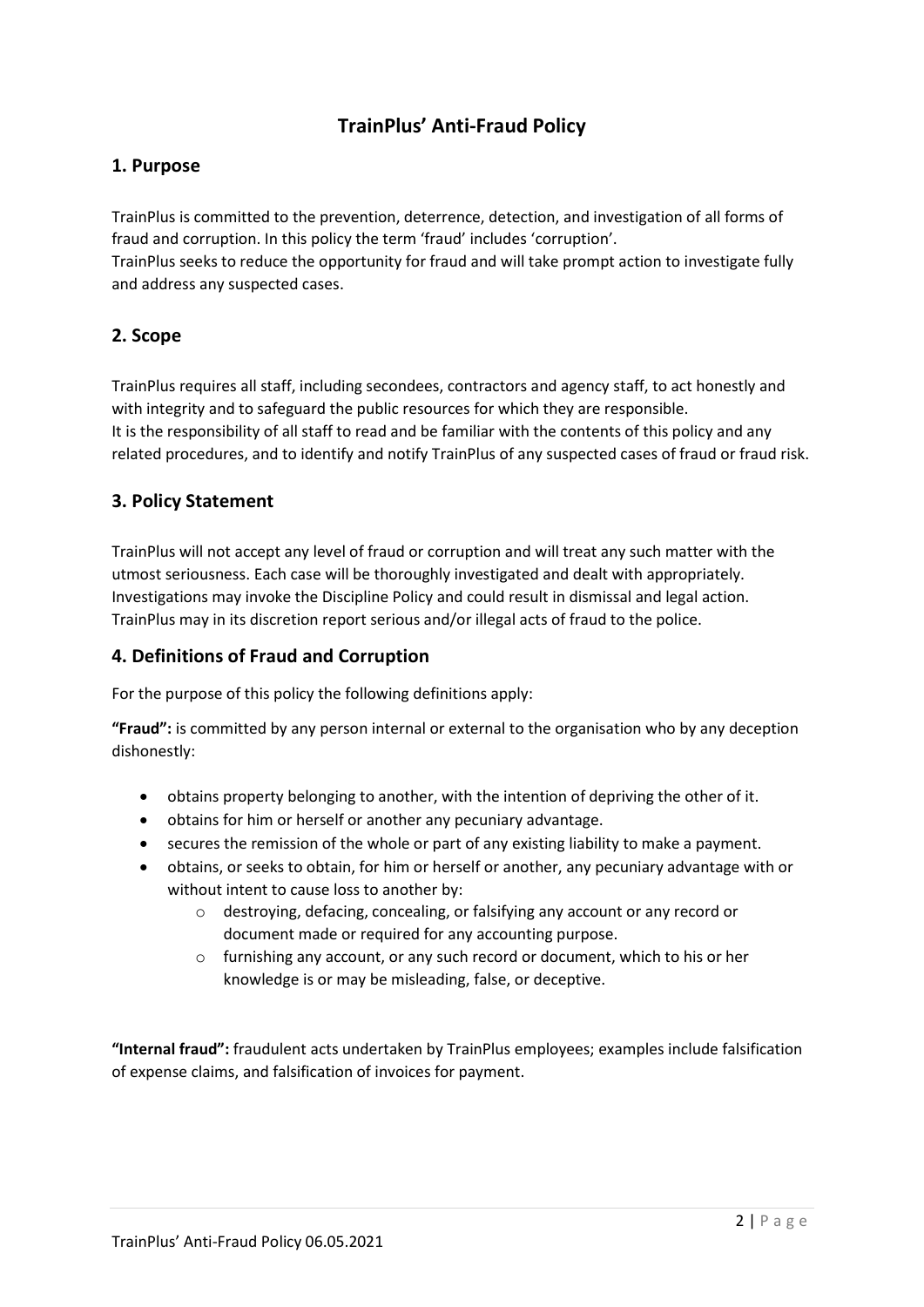"Corruption": the offering, giving, soliciting or acceptance of an inducement or reward (including any gift, loan, fee, or advantage) which may influence the action of any person; examples include a payment, favour, or gift given to an employee of TrainPlus as a reward, or an incentive, to that person for any actions (or inactions) contrary to the proper conduct of their duties.

Examples of areas where corruption can occur include tendering and awarding of contracts, appointment and reward of outside consultants, and funding claims to ESFA.

## 5. Minimising fraud risk

#### a. Management responsibilities

#### I. Director

The Director is responsible for establishing and maintaining a sound and appropriate system of internal control that properly supports the achievement of TrainPlus' policies, aims and objectives. The system of internal control is an ongoing process intended to identify the principal risks to TrainPlus, evaluate the nature and extent of those risks and to manage them effectively.

#### II. IT Administration and Support Supervisor (IASS)

The IASS must ensure that internal audit (counter-fraud) arrangements are in place. Internal audit arrangements are to include the development of a fraud risk profile, regular reviews of the fraud risks associated with each of the key organisational objectives, the development of appropriate fraud targets, and design of an effective control environment to prevent fraud commensurate with the fraud risk profile. The IASS will liaise with both the internal and external auditors and TrainPlus as may be appropriate.

It is the responsibility of the IASS to review and update the fraud risk profile; such updates are to include relevant input from management and staff regarding any perceived or actual significant fraud risks.

It is also the responsibility of the IASS to provide the audit committee with recommended steps to take to evaluate the adequacy of TrainPlus' fraud risk control systems.

#### III. All Staff

All Staff must be alert to the possibility of fraud and take due notice of any indication of irregularity. For example, each Staff Member is to pay particular attention to business expense claim forms and be alert to the risk of falsification of documents.

It is also the responsibility of each Staff Member to identify and take note of any and all significant fraud risks (potential or actual) that come to their attention, and to advise the IASS who in turn will implement appropriate systems to minimise such risks.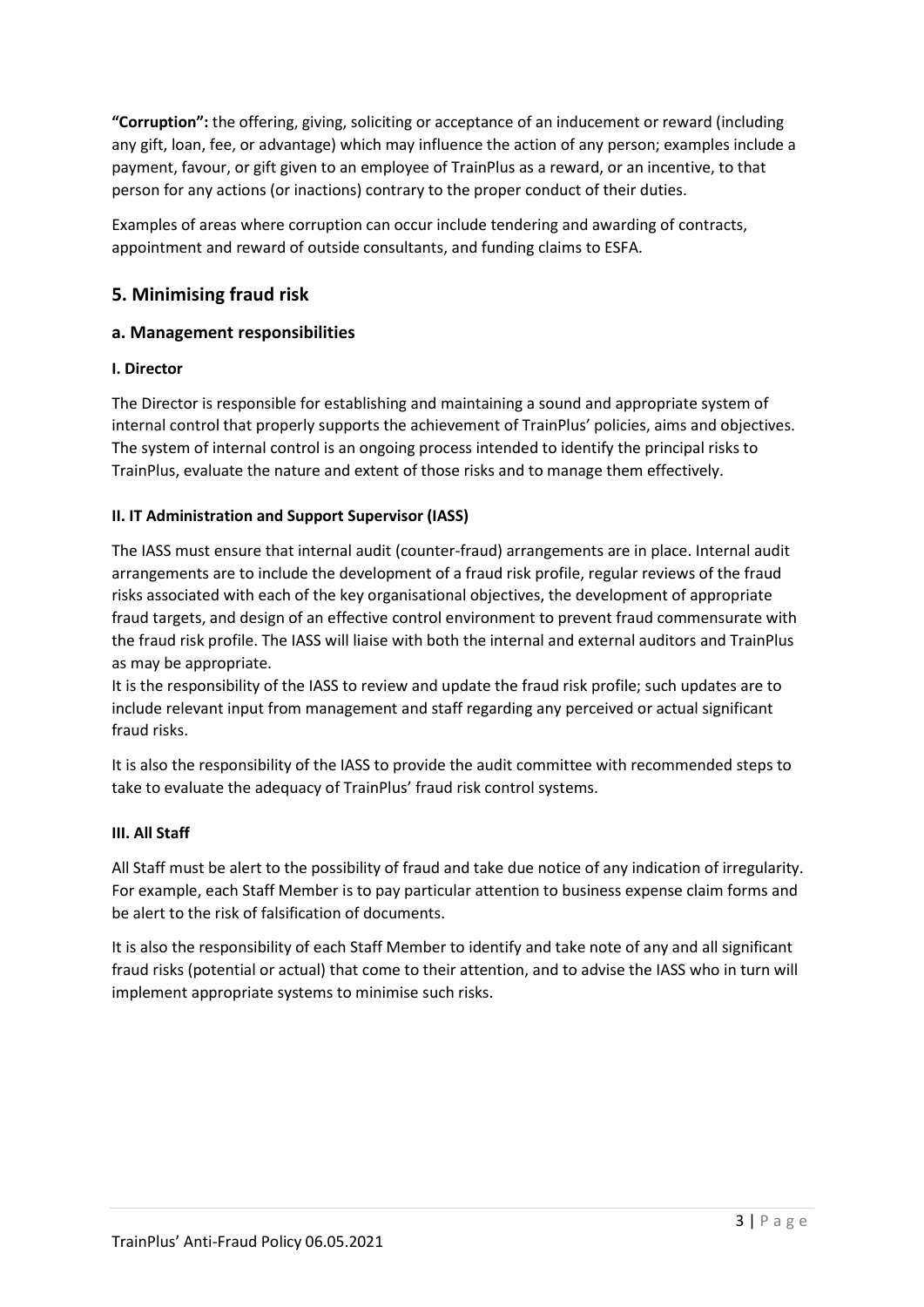#### b. Employee duties

You must behave in a fair and honest way in any dealings related to TrainPlus both internally and externally and apply yourself diligently to your work and the execution of your duties. Specifically, you must have due regard to the need to adhere to TrainPlus' internal controls which are designed to prevent, deter, and detect fraud. You must operate within the law, keep to normal ethical business standards consistent with our public-sector funding and be alert to the possibility that unusual events or transactions could be indicators of fraud.

You must immediately report to the IASS or Director if you suspect that a fraud has been committed or see any acts or events which you consider are or may be suspicious. Failure to report such activity may result in disciplinary action.

You must cooperate fully with internal checks, reviews, or fraud investigations.

All disclosures will be dealt with in confidence and in accordance with the terms of the Public Interest Disclosure Act 1998. For further details see TrainPlus' Whistle-Blowing Policy.

#### c. Staff training

It is the responsibility of each member of staff to be familiar with all TrainPlus' internal policies, which are available on TrainPlus' website. Staff will be advised by email when such policies are updated and are under a duty to read and be familiar with updated versions. This is a contractual requirement, pursuant to your employment contract with TrainPlus, and failure to comply may result in disciplinary action.

#### d. Deterrence

The fraud risk profile and any results stemming from its implementation will be publicised internally, as appropriate, to demonstrate TrainPlus' commitment to reducing the risk and opportunity for fraud.

## 5. Investigating an allegation of fraud - procedure

Vigorous and prompt investigations will be carried out into all cases of actual or suspected fraud.

The focus of each investigation is to:

- minimise and recover losses.
- establish and secure evidence necessary for criminal or disciplinary action.
- review the reasons for the incident, the measures taken to prevent a recurrence, and any action needed to strengthen future responses to fraud.
- keep appropriate personnel suitably informed.
- assign responsibilities for investigating the incident.
- establish circumstances in which external specialists should be involved.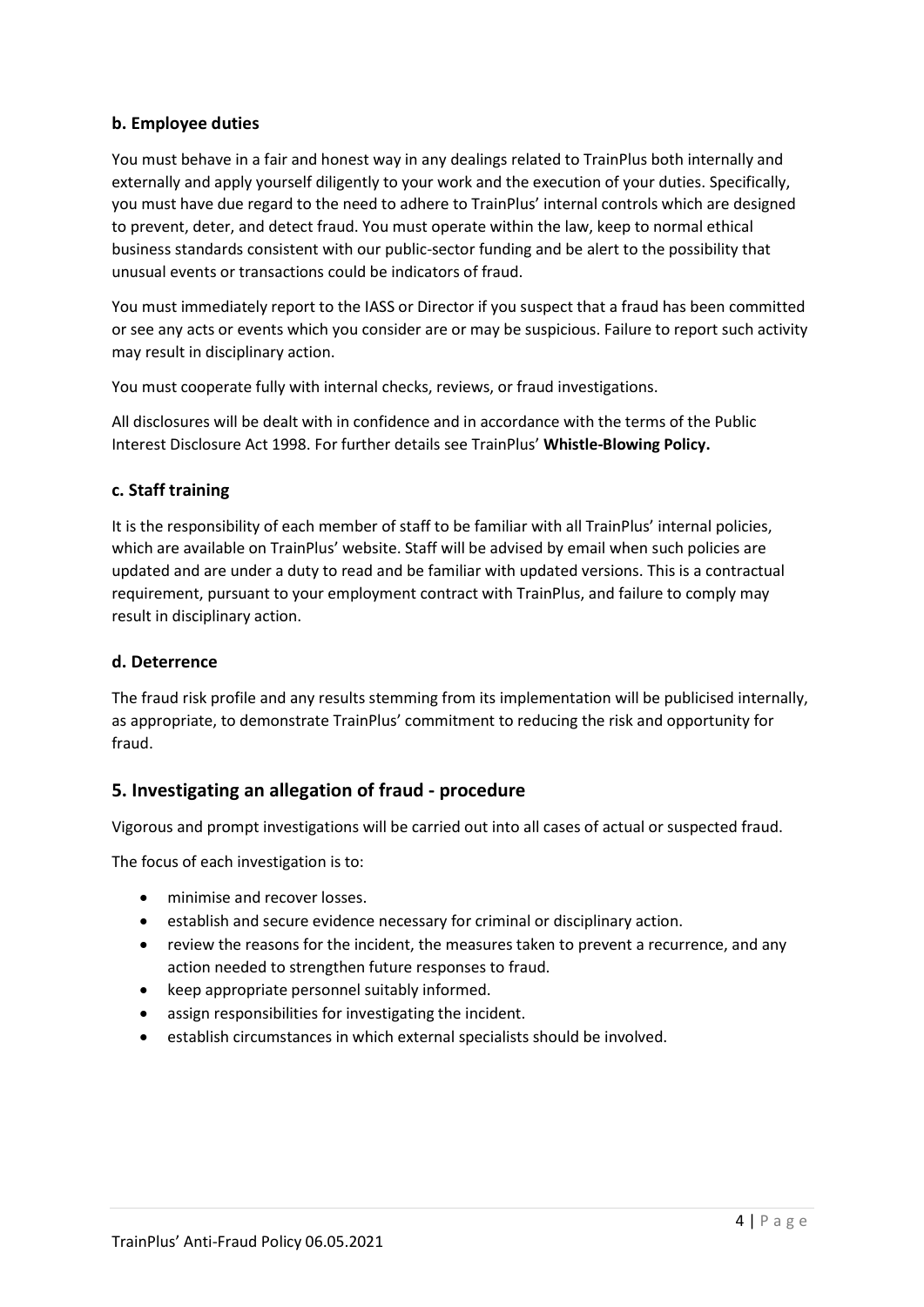#### a) Initiating Action

All actual or suspected incidents should be reported to the IASS. In certain circumstances, as outlined in the Whistle-Blowing Policy, it may be necessary to report suspicions directly to the Director, or to the ESFA.

You should not contact the suspected individual to determine facts or demand restitution, or for any other reason. Nor should you discuss the case, facts, suspicions, or allegations with anyone else, unless specifically asked to do so by the investigating officer.

If there are reasonable grounds for suspecting that a fraud has occurred, the IASS should hold a meeting with the Director within 24 hours of being notified of the suspicion. A decision will be taken at this stage about the severity of the suspected fraud and about involving External Auditors.

#### b) Process of investigation

Suspected fraud will be investigated without any undue delay, in an independent, professional manner and in the interests of all involved.

The investigation process will vary according to the circumstances of each case and will be determined by the IASS. An investigating officer will be appointed to take charge of the investigation on a day-to-day basis.

The investigating officer will act in an independent manner and will hold a senior management position.

The investigating officer will not disclose the details of any suspected or actual incident to other persons, except where such disclosure is necessary to facilitate the investigation. The investigating officer must not disclose information that may damage the reputation of persons who may later be found to be innocent of any alleged wrongdoing, or who may successfully apply for name suppression in a court of law. Cases of a sensitive nature are to be dealt with by a restricted team only.

#### c) Suspension of employee against whom an accusation has been made

If there are reasonable grounds for suspicion of fraud, and to facilitate the investigation, it may be appropriate to suspend an employee against whom an accusation has been made. This decision will be taken by the IASS with advice from the Director.

In these circumstances, the employee will be supervised at all times before leaving the premises. Any security pass or keys must be returned. Access to the computer system will be withdrawn.

Suspension should not be regarded as disciplinary action, nor should it imply guilt.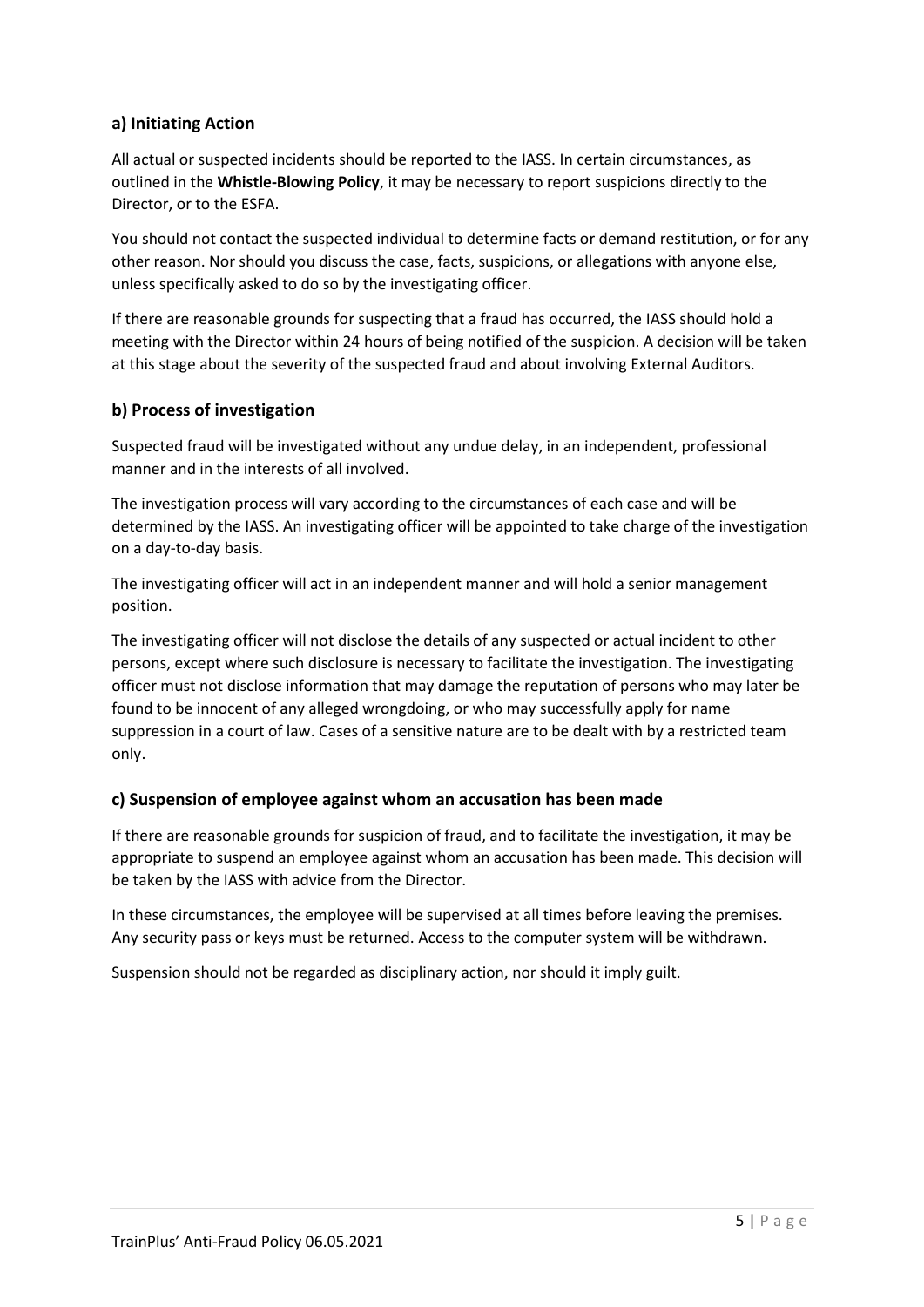## d) Collecting evidence

The investigating officer will take immediate steps to secure physical assets, including computers and any records and all other potentially evidential documents. He or she will ensure that appropriate controls are introduced to prevent further loss.

The investigating officer will maintain detailed records of the investigation. In particular, he or she will keep a record of:

- telephone conversations.
- face to face discussions.
- document reviews.
- results of investigations.

In addition, the investing officer will keep, where possible, a record of who has handled each item of evidence, categorising the evidence into the following groupings:

- prime documents.
- certified copies.
- physical items.
- secondary evidence for discussions.
- circumstantial.

#### e) Investigative interviews

All interviews will be conducted in a fair and proper manner. Notes of any interviews will be taken and retained on the investigation file.

#### f) Interim reporting

The investigating officer will provide periodic confidential update reports to the IASS, who will in turn update the Director. Each report will summarise:

- circumstances surrounding case, contributing factors, etc:
- quantification of losses.
- progress with recovery action.
- progress with any disciplinary/criminal action.
- **•** estimate of resources required to conclude investigation.
- action taken to prevent and detect similar incidents.

The IASS will inform the Director to enable the preparation of a communications strategy, should it be required.